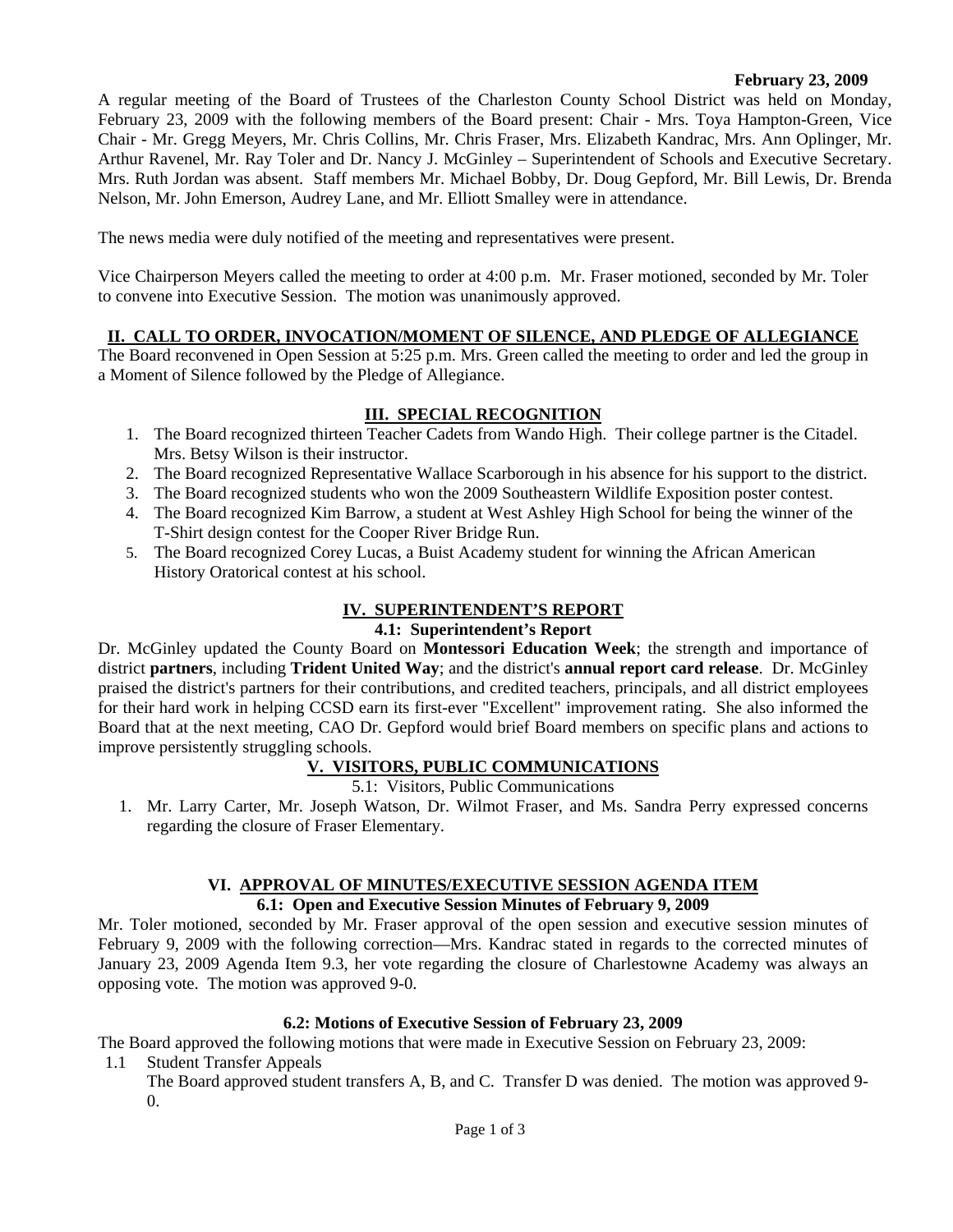- 1.2 Student Expulsion Appeal Ratifications The Board approved the recommendation of the Board Committee which heard the expulsion appeal of a Laing Middle School student as follows with a 9-0 vote:
	- o Overturn the District 2 Constituent Board's expulsion decision of Austin for the 2008-2009 school year on the condition that the student continues the online instruction and not be allowed to attend any school functions.
	- o Further, this decision may be reconsidered based on the provision of information from General Counsel which was not available at the time of this hearing.
- 1.3 Principal Appointment Zucker Middle School –The Board approved the appointment of Ms. Sheryl Biss as principal at Zucker Middle School. The motion was approved 9-0.
- 1.4 District 4 Constituent Board Vacancy The Board approved the appointment of Mr. Charles Johnson to serve on the District 4 Constituent Board. The motion was approved 9-0.
- 1.5 Contractual Matters The Board acted on contractual matters as follows:
	- A. The Board received information on a contractual matter. No action was taken.
	- B. The Board approved a motion to award a contract to Newton Builders in the amount of \$253,400 (Capital Funds) for removal and replacement of the HVAC system at Hunley Park ES – K-Pod. The motion was approved 9-0.
	- C. The Board approved the Academic Magnet High School Construction contract proposals subject to a vote within two weeks of the principal, faculty, staff and each current household of the classes of 2011 and 2012. The contract proposals and amounts are listed below. The funding source is the 2— 6-2009 Building Program Contingency (Bonds Proceeds). The motion was approved 9-0.
		- 1. Reallocation Resolution of \$4,571,690
		- 2. M.B. Kahn Construction Company not to exceed change proposal of \$3,872,300
		- 3. Heery International Additional Service Request of \$214,185.
- 1.6 General Counsel briefed the Board on legal matters. No action was taken.
- 1.7 The Board approved a recommendation to award to Accusweep, Inc. the contract for District-wide grounds services. The funding source is General Operating funds. The amount for the first term of contract--(8 month award is \$778,090 and the second term of contract 12 month award is \$1,167.136). The motion was approved 9-0.
- 1.8 The Board discussed a Personnel Matter in Executive Session. No action was taken.

# **6.3: Financial Minutes of February 9, 2009**

Mr. Toler motioned, seconded by Mr. Fraser approval of the financial minutes for February 9, 2009. The motion was approved 9-0.

# **VII: MANAGEMENT REPORT**

# **7.1: Redesign Update**

Mrs. Audrey Lane, Coordinator of Developmental Programs, provided an update on the **School Redesign Transition** process, noting that parent meetings would be held this week at Charleston Progressive, Charlestowne Academy, and Fraser Elementary schools.

# **VIII: CHARLESTON ACHIEVING EXCELLENCE UPDATE**

Mrs. Ruth Taylor, principal at Stono Park Elementary spoke about parental involvement and her pre-school club at her school.

# **IX**. **POTENTIAL CONSENT AGENDA ITEMS**

- 9.1 Second Reading of Policy Revisions A. GCQA Certified Non-Administrative Staff Reduction In Force, B. GCQB – Classified Staff Reduction in Force, and C. GDQA – Classified Staff Reduction In Force - The Board approved the second reading of the policies listed. The motion was approved 9-0
- 9.2 Magnet Transportation Options The Board received information on magnet school transportation options. No action was taken.